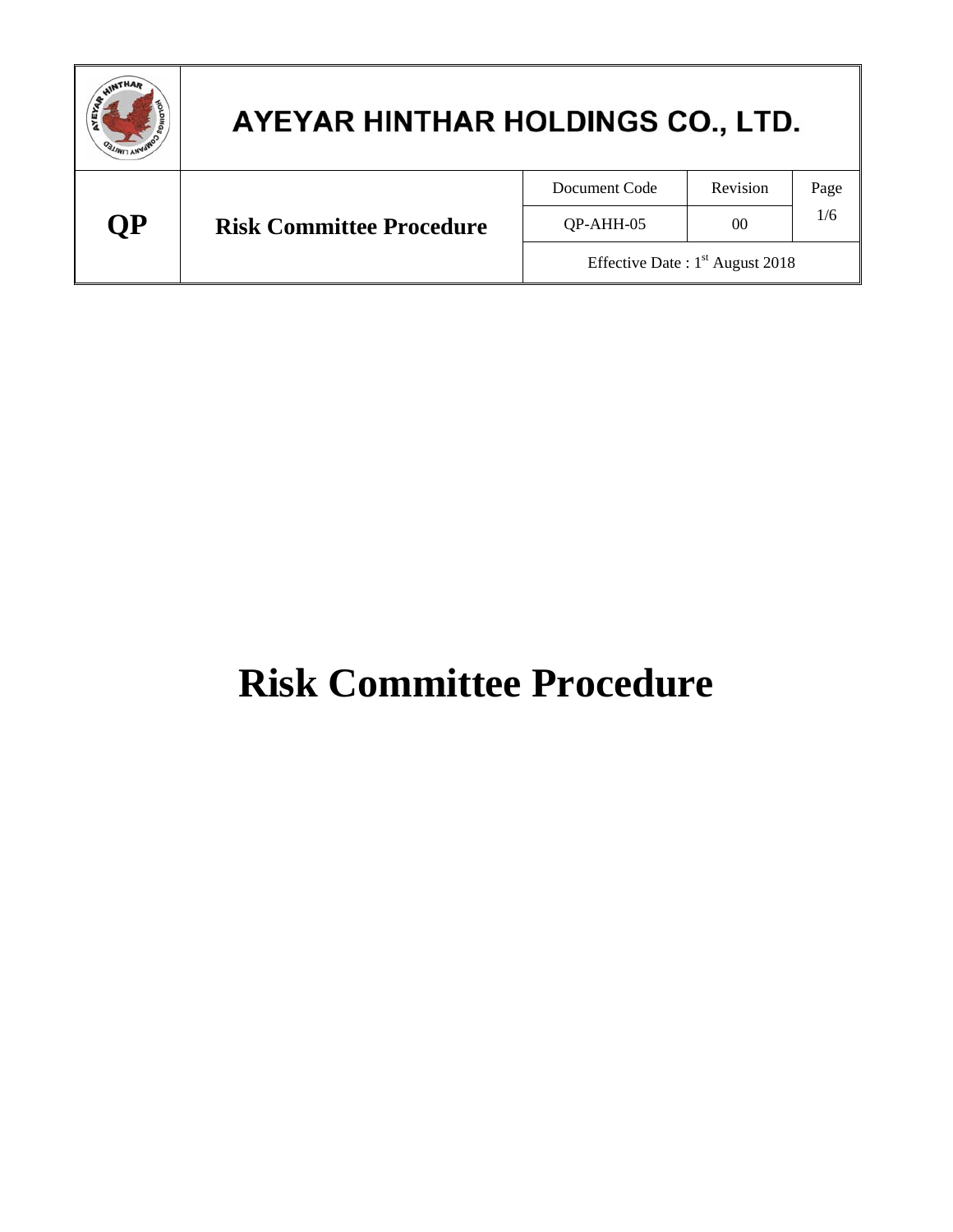

| Document Code                     | Revision | Page |  |
|-----------------------------------|----------|------|--|
| OP-AHH-05                         | 00       | 2/6  |  |
| Effective Date: $1st$ August 2018 |          |      |  |

#### **Risk Committee**

#### **I. Purpose and authority**

The risk committee is established by and among the board to properly align with management as it embarks a risk management program. The primary responsibility of the risk committee is to oversee and approve the company-wide risk management practices to assist the board in:

- Overseeing that the executive team has identified and assessed all the risks that the organization faces and has established a risk management infrastructure capable of addressing those risks
- Overseeing, in conjunction with other board-level committees or the full board, if applicable, risks, such as strategic, financial, credit, market, liquidity, security, property, IT, legal, regulatory, reputational, and other risks
- Overseeing the division of risk-related responsibilities to each board committee as clearly as possible and performing a gap analysis to determine that the oversight of any risks is not missed
- In conjunction with the full board, approving the company's enterprise wide risk management framework.

The risk committee may have the authority to conduct investigations into any matters within its scope of responsibility and obtain advice and assistance from outside legal, accounting, or other advisors, as necessary, to perform its duties and responsibilities.

In carrying out its duties and responsibilities, the risk committee shall also have the authority to meet with and seek any information it requires from employees, officers, directors, or external parties. In addition, the risk committee could make sure to meet with other board committees to avoid overlap as well as potential gaps in overseeing the companies' risks.

The risk committee will primarily fulfills its responsibilities by carrying out the activities enumerated in Section III of this charter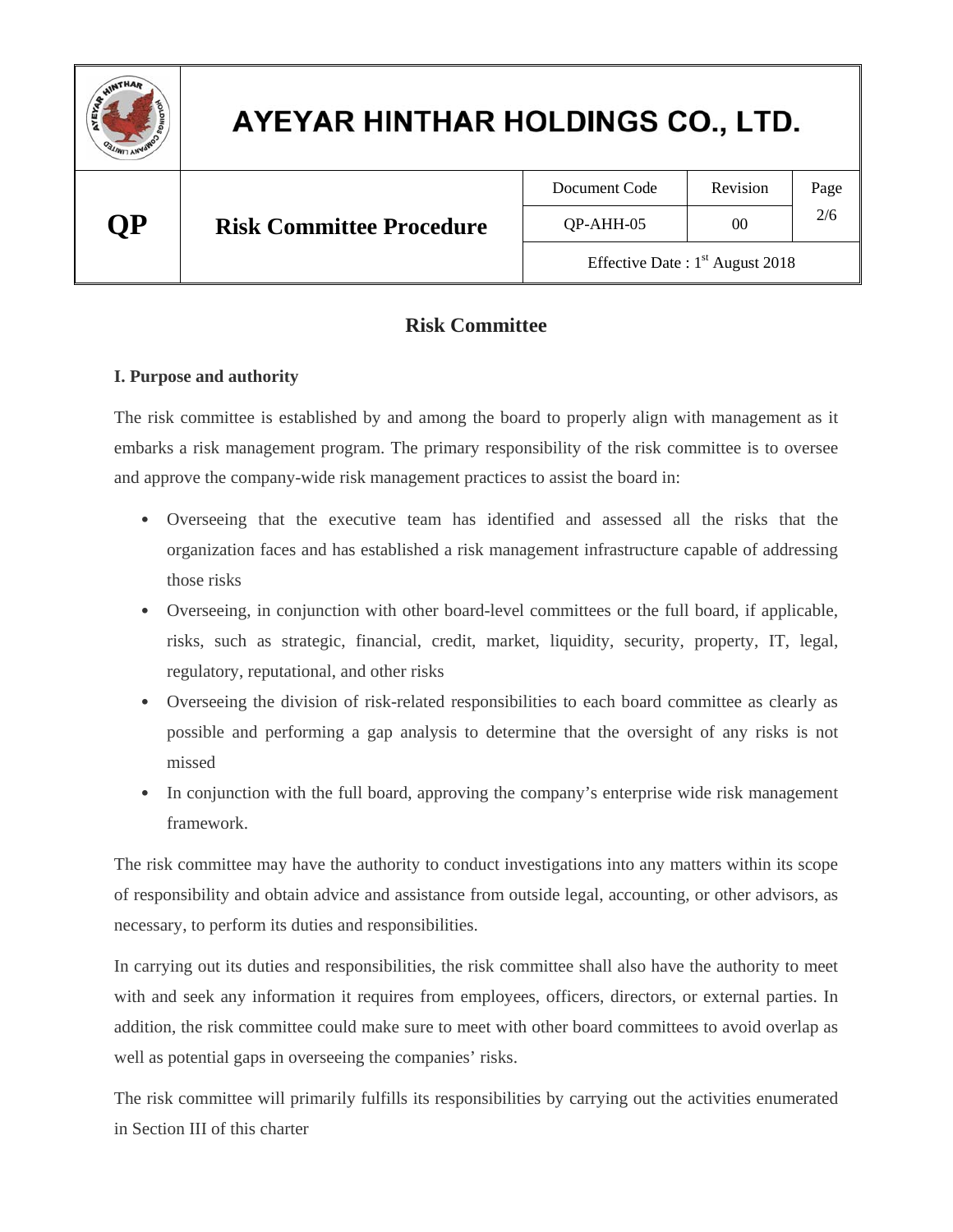

### **QP Risk Committee Procedure**

| Document Code |  |
|---------------|--|
|               |  |

Revision | Page  $QP-AHH-05$  00  $3/6$ 

Effective Date :  $1<sup>st</sup>$  August 2018

#### **II. Composition and meetings**

The risk committee will comprise three or more directors as determined by the board. The membership will include a combination of executive and non-executive directors. The committee may include non-directors as members. Each member will have an understanding of risk management expertise commensurate with the company's size, complexity and capital structure.

The risk committee will provide its members with annual continuing education opportunities and customized training focusing on topics such as leading practices with regard to risk governance and oversight and risk management.

Committee members will be appointed by the board. Unless a chairperson is elected by the full board, the members of the committee may designate a chairperson by majority vote. Additionally, the risk committee, in conjunction with the full board and with the nominations committee, may do well to consider and plan for succession of risk committee members.

The risk committee will report to the full board. The risk committee will consider the appropriate reporting lines for the CEO, the company's chief risk officer (CRO) and the company's managementlevel risk committee - whether indirectly or directly - to the risk committee.

The committee will meet at least quarterly, or more frequently as circumstances dictate. The committee chairperson will approve the agenda for the committee's meetings, and any member may suggest items for consideration. Briefing materials will be provided to the committee as far in advance of meetings as practicable.

Each regularly scheduled meeting will begin or conclude with an executive session of the committee, absent members of management. As part of its responsibility to foster open communication, the committee will meet periodically with management, heads of business units, the CRO (if applicable), the chief audit executive (director of the internal audit function), and the independent auditor in separate executive sessions.

#### **III. Responsibilities and duties**

To fulfills its responsibilities and duties, the risk committee will: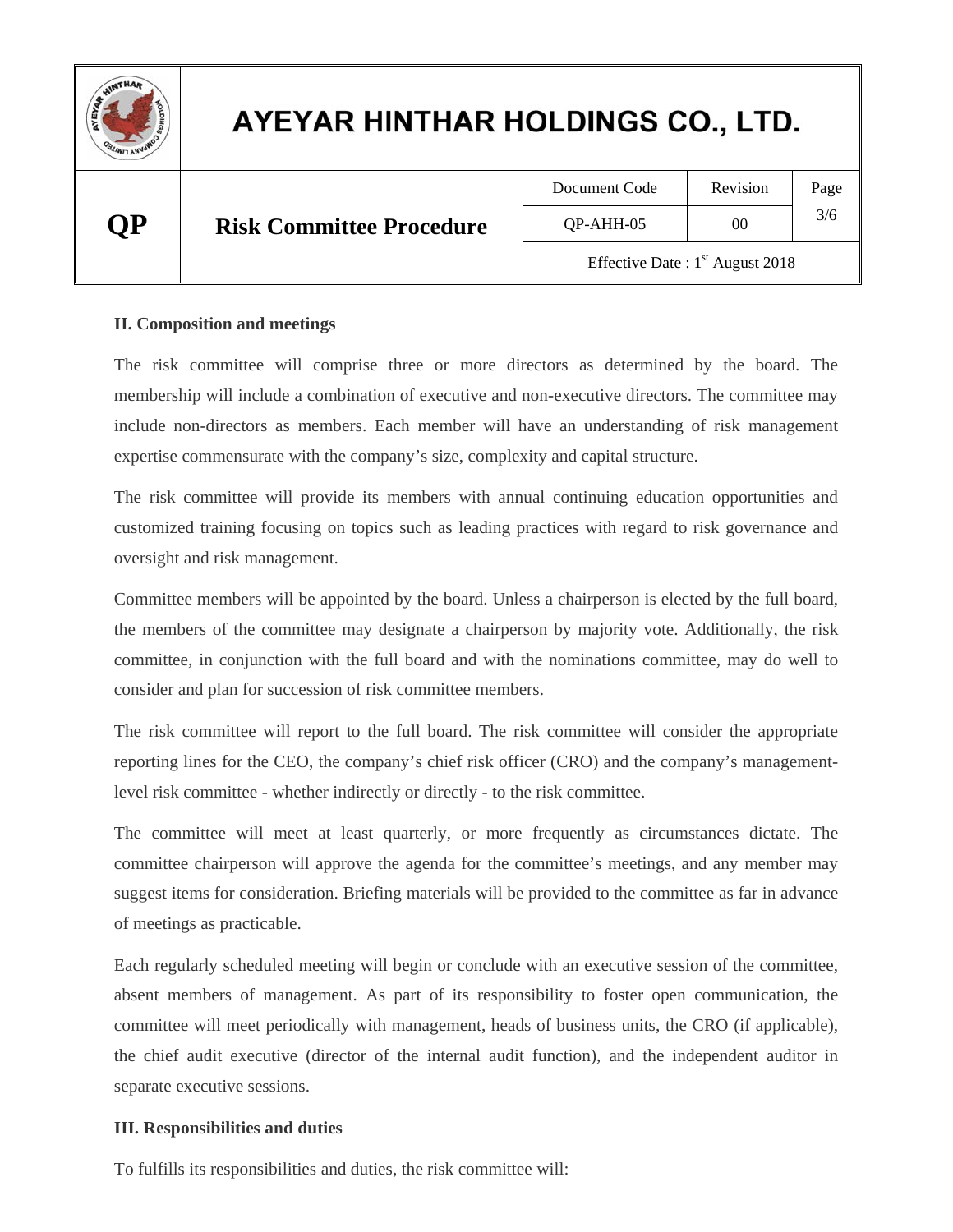

| Document Code                     | Revision | Page |  |
|-----------------------------------|----------|------|--|
| QP-AHH-05                         | 00       | 4/6  |  |
| Effective Date: $1st$ August 2018 |          |      |  |

Enterprise responsibilities

- Help to set the tone and develop a culture of the enterprise vis-à-vis risk, promote open discussion regarding risk, integrate risk management into the organization's goals and compensation structure, and create a corporate culture such that people at all levels manage risks rather than reflexively avoid or heedlessly take them
- Provide input to management regarding the enterprise's risk appetite and tolerance and, ultimately, approve risk appetite and the statement of risk appetite and tolerance messaged throughout the company and by line of business
- Monitor the organization's risk profile its on-going and potential exposure to risks of various types
- Approve the risk management policy and plan. Management should develop both the risk management policy and the plan for approval by the committee. The risk management plan should consider the maturity of the risk management of the company and should be tailored to the specific circumstances of the company. The risk management plan should include: -
	- the company's risk management structure
	- the risk management framework i.e. the approach followed, for instance, COSO, ISO, IRMSA ERM Code of Practice, etc.
	- the standards and methodology adopted this refers to the measureable milestones such as tolerances, intervals, frequencies, frequency rates, etc. –
	- risk management guidelines
	- reference to integration through, for instance, training and awareness programmes, and
	- details of the assurance and review of the risk management process.

The risk management policy should set the tone for risk management in the company and should indicate how risk management will support the company's strategy. The risk management policy should include the company's definitions of risk and risk management, the risk management objectives, the risk approach and philosophy, as well as the various responsibilities and ownership for risk management within the company.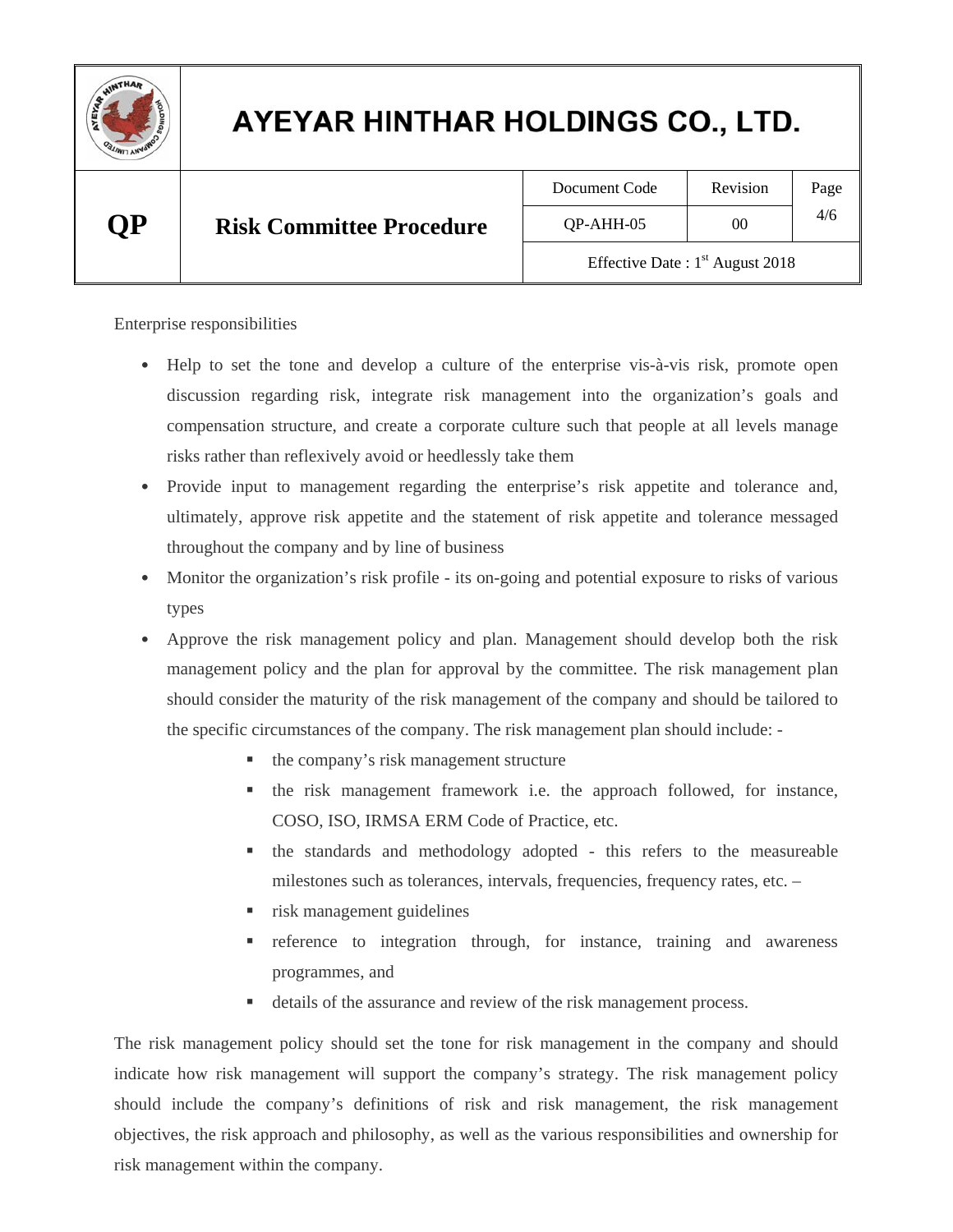

| Document Code                     | Revision | Page |  |
|-----------------------------------|----------|------|--|
| OP-AHH-05                         | ററ       | 5/6  |  |
| Effective Date: $1st$ August 2018 |          |      |  |

• The committee should review the risk management plan at least once a year.

 Define risk review activities regarding the decisions (e.g. acquisitions), initiatives (e.g. new products), and transactions and exposures (e.g. by amount) and priorities them prior to being sent to the board's attention

- Review and confirm that all responsibilities outlined in the charter have been carried out
- Monitor all enterprise risks; in doing so, the committee recognizes the responsibilities delegated to other committees by the board and understands that the other committees may emphasize specific risk monitoring through their respective activities
- Conduct an annual performance assessment relative to the risk committee's purpose, duties, and responsibilities; consider a mix of self- and peer- evaluation, supplemented by evaluations facilitated by external experts
- Oversee the risk program/interactions with management
- Review and approve the risk management infrastructure and the critical risk management policies adopted by the organization
- Periodically review and evaluate the company's policies and practices with respect to risk assessment and risk management and annually present to the full board a report summarizing the committee's review of the company's methods for identifying, managing, and reporting risks and risk management deficiencies
- Continually, as well as at specific intervals, monitor risks and risk management capabilities within the organization, including communication about escalating risk and crisis preparedness and recovery plans
- Continually obtain reasonable assurance from management that all known and emerging risks have been identified and mitigated or managed
- Communicate formally and informally with the executive team and risk management regarding risk governance and oversight
- Discuss with the CEO and management the company's major risk exposures and review the steps management has taken to monitor and control such exposures, including the company's risk assessment and risk management policies